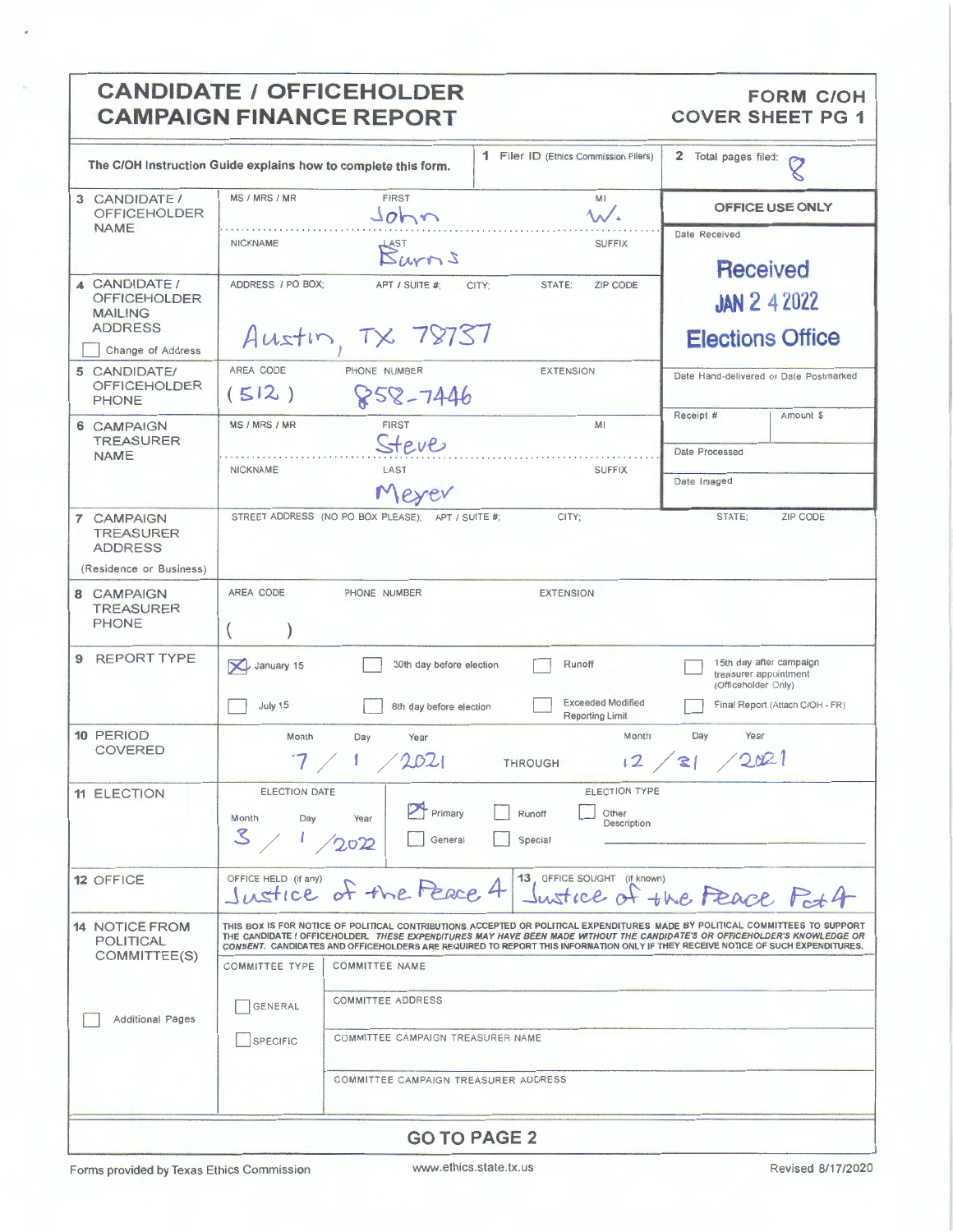|                                          | <b>CANDIDATE / OFFICEHOLDER</b><br><b>CAMPAIGN FINANCE REPORT</b>                                                                              | <b>FORM C/OH</b><br><b>COVER SHEET PG 2</b>                                                                     |  |  |  |
|------------------------------------------|------------------------------------------------------------------------------------------------------------------------------------------------|-----------------------------------------------------------------------------------------------------------------|--|--|--|
| 15 C/OH NAME                             | John W. Burns                                                                                                                                  | <b>16 Filer ID (Ethics Commission Filers)</b>                                                                   |  |  |  |
| <b>17 CONTRIBUTION</b><br><b>TOTALS</b>  | 1.<br>TOTAL UNITEMIZED POLITICAL CONTRIBUTIONS (OTHER THAN<br>PLEDGES, LOANS, OR GUARANTEES OF LOANS, OR<br>CONTRIBUTIONS MADE ELECTRONICALLY) | \$                                                                                                              |  |  |  |
|                                          | 2.<br><b>TOTAL POLITICAL CONTRIBUTIONS</b><br>(OTHER THAN PLEDGES, LOANS, OR GUARANTEES OF LOANS)                                              | \$                                                                                                              |  |  |  |
| <b>EXPENDITURE</b><br><b>TOTALS</b>      | 3.<br>TOTAL UNITEMIZED POLITICAL EXPENDITURE.                                                                                                  | \$                                                                                                              |  |  |  |
|                                          | 4.<br><b>TOTAL POLITICAL EXPENDITURES</b>                                                                                                      | \$7114.06                                                                                                       |  |  |  |
| <b>CONTRIBUTION</b><br><b>BALANCE</b>    | 5.<br>TOTAL POLITICAL CONTRIBUTIONS MAINTAINED AS OF THE LAST DAY<br>OF REPORTING PERIOD                                                       | \$13,396.57                                                                                                     |  |  |  |
| <b>OUTSTANDING</b><br><b>LOAN TOTALS</b> | 6.<br>TOTAL PRINCIPAL AMOUNT OF ALL OUTSTANDING LOANS AS OF THE<br>LAST DAY OF THE REPORTING PERIOD                                            | \$                                                                                                              |  |  |  |
|                                          | required to be reported by me under Title 15, Election Code.                                                                                   | Signature of Candidate or Officeholder                                                                          |  |  |  |
| Please complete either option below:     |                                                                                                                                                |                                                                                                                 |  |  |  |
| (1) Affidavit                            |                                                                                                                                                |                                                                                                                 |  |  |  |
| NOTARY STAMP / SEAL                      |                                                                                                                                                |                                                                                                                 |  |  |  |
|                                          | 20 __________, to certify which, witness my hand and seal of office.                                                                           |                                                                                                                 |  |  |  |
|                                          |                                                                                                                                                |                                                                                                                 |  |  |  |
| Signature of officer administering oath  | Printed name of officer administering oath                                                                                                     | Title of officer administering oath                                                                             |  |  |  |
| (2) Unsworn Declaration                  | OR                                                                                                                                             |                                                                                                                 |  |  |  |
|                                          | My name is SOMM William Euros<br>and my date of birth is $\sqrt{28/1953}$                                                                      |                                                                                                                 |  |  |  |
| My address is ___                        | Austin                                                                                                                                         | $TX$ 78737 Hay                                                                                                  |  |  |  |
|                                          | (street)<br>(city)<br>Executed in Hays county, State of Texas on the 14 <sup>+</sup>                                                           | (state) (zip code)<br>(country)<br>day of $\frac{1}{x}$ 2022<br>Signature of Candidate/Officeholder (Declarant) |  |  |  |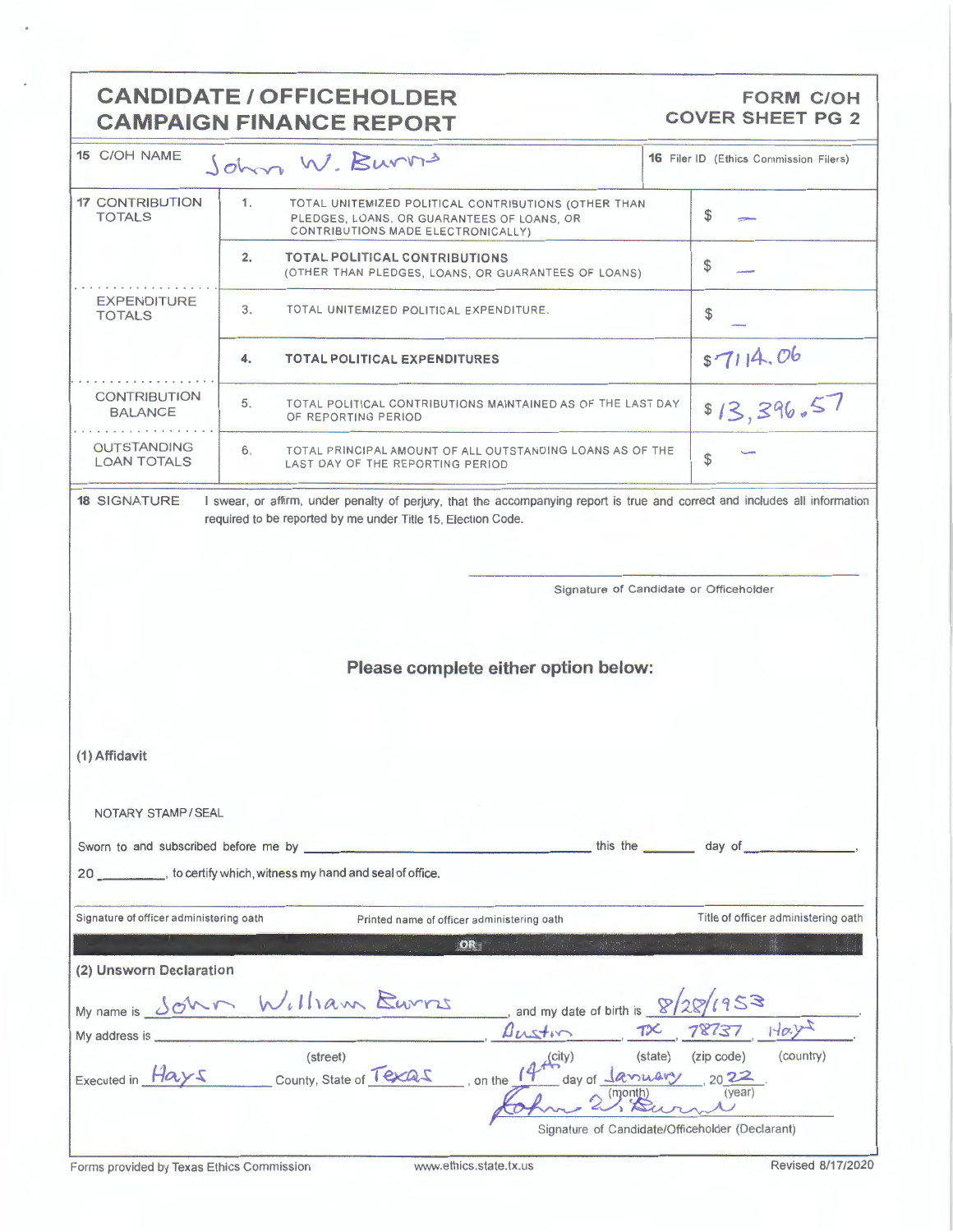## SUBTOTALS - C/OH FORM C/OH

## **COVER SHEET PG 3**

|     | 19 FILER NAME         | John W. Banns                                                                                | 20 Filer ID (Ethics Commission Filers) |                                  |
|-----|-----------------------|----------------------------------------------------------------------------------------------|----------------------------------------|----------------------------------|
|     |                       | 21 SCHEDULE SUBTOTALS<br><b>NAME OF SCHEDULE</b>                                             |                                        | <b>SUBTOTAL</b><br><b>AMOUNT</b> |
| 1.  |                       | SCHEDULE A1: MONETARY POLITICAL CONTRIBUTIONS                                                |                                        | $\mathbb{S}$                     |
| 2.  |                       | SCHEDULE A2: NON-MONETARY (IN-KIND) POLITICAL CONTRIBUTIONS                                  |                                        | \$                               |
| 3.  |                       | SCHEDULE B: PLEDGED CONTRIBUTIONS                                                            |                                        | \$                               |
| 4.  |                       | <b>SCHEDULE E: LOANS</b>                                                                     |                                        | \$                               |
| 5.  | $\boldsymbol{\times}$ | SCHEDULE F1: POLITICAL EXPENDITURES MADE FROM POLITICAL CONTRIBUTIONS                        |                                        | \$7114.06                        |
| 6.  |                       | SCHEDULE F2: UNPAID INCURRED OBLIGATIONS                                                     |                                        | \$                               |
| 7.  |                       | SCHEDULE F3: PURCHASE OF INVESTMENTS MADE FROM POLITICAL CONTRIBUTIONS                       |                                        | $\mathbb{S}$                     |
| 8.  | $\times$              | SCHEDULE F4: EXPENDITURES MADE BY CREDIT CARD                                                |                                        | \$860.48                         |
| 9.  |                       | SCHEDULE G: POLITICAL EXPENDITURES MADE FROM PERSONAL FUNDS                                  |                                        | \$                               |
| 10. |                       | SCHEDULE H: PAYMENT MADE FROM POLITICAL CONTRIBUTIONS TO A BUSINESS OF C/OH                  |                                        | \$                               |
| 11. |                       | SCHEDULE I: NON-POLITICAL EXPENDITURES MADE FROM POLITICAL CONTRIBUTIONS                     |                                        | $\mathbb{S}$                     |
| 12. |                       | SCHEDULE K: INTEREST, CREDITS, GAINS, REFUNDS, AND CONTRIBUTIONS RETURNED<br><b>TO FILER</b> |                                        | \$                               |
|     |                       |                                                                                              |                                        |                                  |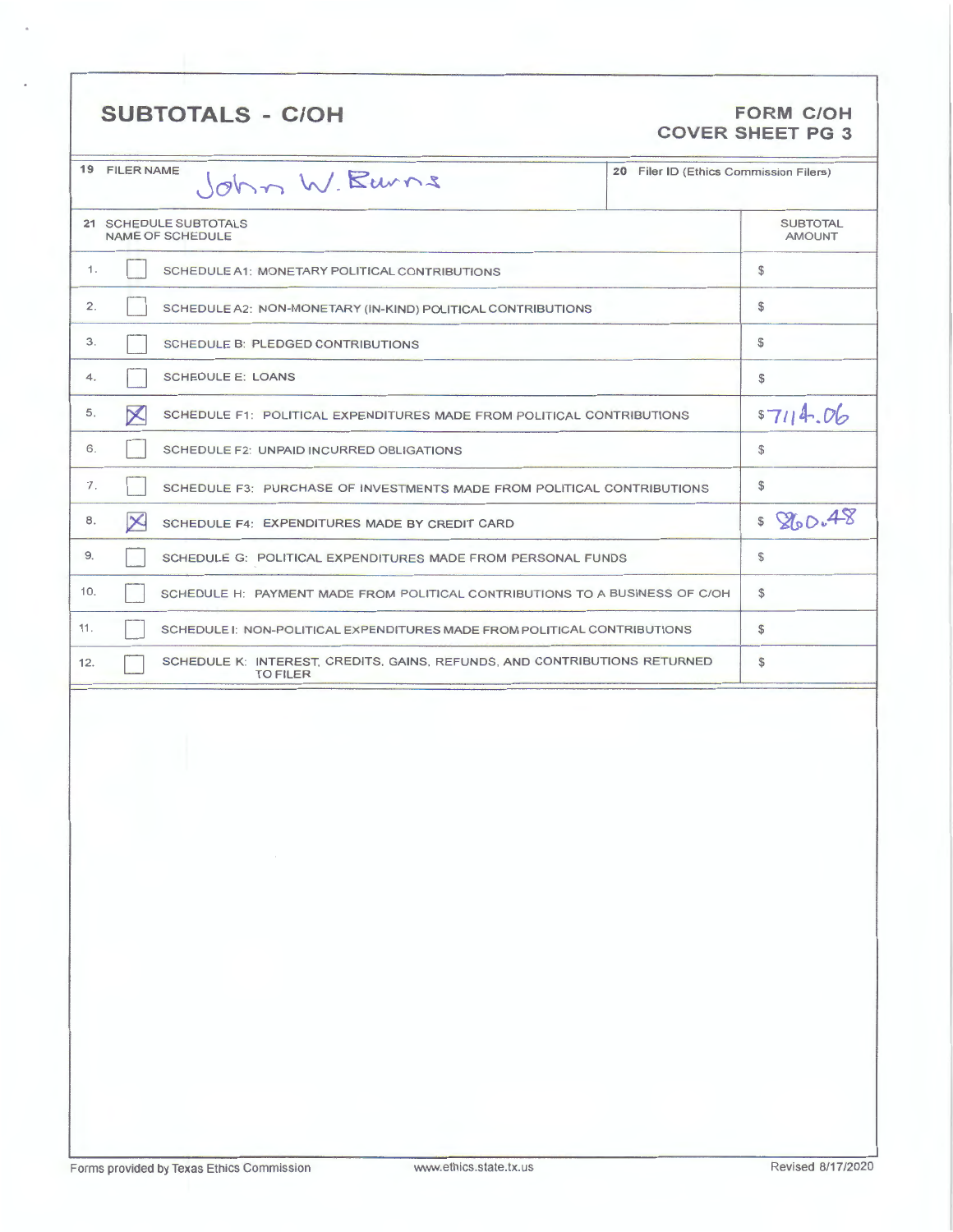# **POLITICAL EXPENDITURES MADE<br>
FROM POLITICAL CONTRIBUTIONS SCHEDULE F1**

**If the requested information is not applicable, DO NOT include this page in the report.** 

### **EXPENDITURE CATEGORIES FOR BOX 8(a)**

| Advertising Expense<br>Accounting/Banking<br><b>Consulting Expense</b><br>Contributions/Donations Made By<br>Candidate/Officeholder/Political Committee<br>Credit Card Payment | CAP CNDITURE UATEGURIES PUR BUA 0(a)<br>Event Expense<br>Fees<br>Food/Beverage Expense<br>Gift/Awards/Memorials Expense<br><b>Legal Services</b><br>The Instruction Guide explains how to complete this form. | Loan Repayment/Reimbursement<br>Office Overhead/Rental Expense<br>Polling Expense<br>Printing Expense<br>Salaries/Wages/Contract Labor | Solicitation/Fundraising Expense<br>Transportation Equipment & Related Expense<br><b>Travel In District</b><br><b>Travel Out Of District</b><br>Other (enter a category not listed above) |
|--------------------------------------------------------------------------------------------------------------------------------------------------------------------------------|---------------------------------------------------------------------------------------------------------------------------------------------------------------------------------------------------------------|----------------------------------------------------------------------------------------------------------------------------------------|-------------------------------------------------------------------------------------------------------------------------------------------------------------------------------------------|
| 1 Total pages Schedule F1:<br>3                                                                                                                                                | 2 FILER NAME JOHN W. BUNNS                                                                                                                                                                                    |                                                                                                                                        | 3 Filer ID (Ethics Commission Filers)                                                                                                                                                     |
| 4 Date.<br>9/6/21                                                                                                                                                              | 5 Payee name<br>Dripping Springs Helping Hands                                                                                                                                                                |                                                                                                                                        |                                                                                                                                                                                           |
| $6$ Amount $(9)$<br>\$2,000.00                                                                                                                                                 | 7 Payee address;                                                                                                                                                                                              | Dripping<br>IAMINAS                                                                                                                    | Zip Code<br>State;<br>$T\mathcal{X}$<br>78620                                                                                                                                             |
| 8<br><b>PURPOSE</b><br>OF<br><b>EXPENDITURE</b>                                                                                                                                | (a) Category (See Categories listed at the top of this schedule)<br>Fvert Expense                                                                                                                             | (b) Description<br>girlanogal                                                                                                          | Empty Bowls Event                                                                                                                                                                         |
|                                                                                                                                                                                | (c)<br>Check if travel outside of Texas. Complete Schedule T.                                                                                                                                                 |                                                                                                                                        | Check if Austin, TX, officeholder living expense                                                                                                                                          |
| 9 Complete ONLY if direct<br>expenditure to benefit C/OH                                                                                                                       | Candidate / Officeholder name                                                                                                                                                                                 | Office sought                                                                                                                          | Office held                                                                                                                                                                               |
| Date<br>9/30/21                                                                                                                                                                | Payee name<br>Dripping Springs Lions Club                                                                                                                                                                     |                                                                                                                                        |                                                                                                                                                                                           |
| Amount (\$)<br>\$500.00                                                                                                                                                        | Payee address;                                                                                                                                                                                                | City;<br>Brigger<br>Iprings                                                                                                            | Zip Code<br>State;<br>78620<br>$T^2$                                                                                                                                                      |
| <b>PURPOSE</b><br>OF<br><b>EXPENDITURE</b>                                                                                                                                     | Category (See Categories listed at the top of this schedule)<br>Event Expense                                                                                                                                 | Description                                                                                                                            | Christmas on Mercer Street<br>Event Sponsorship                                                                                                                                           |
|                                                                                                                                                                                | Check if travel outside of Texas. Complete Schedule T.                                                                                                                                                        |                                                                                                                                        | Check if Austin, TX, officeholder living expense                                                                                                                                          |
| Complete ONLY if direct<br>expenditure to benefit C/OH                                                                                                                         | Candidate / Officeholder name                                                                                                                                                                                 | Office sought                                                                                                                          | Office held                                                                                                                                                                               |
| Date<br>$\prime$ $\prime$<br>10/3/21                                                                                                                                           | Payee name<br>Advian Sativas - Highpoints Evert Committee                                                                                                                                                     |                                                                                                                                        |                                                                                                                                                                                           |
| Amount (\$)<br>\$9.DD.OO                                                                                                                                                       | Payee address;                                                                                                                                                                                                | City;<br>Antin                                                                                                                         | Zip Code<br>State;<br>78737                                                                                                                                                               |
| <b>PURPOSE</b><br>OF<br><b>EXPENDITURE</b>                                                                                                                                     | Category (See Categories listed at the top of this schedule)<br>Event Expense                                                                                                                                 | Description                                                                                                                            | Highpointe BBQ Cookoff                                                                                                                                                                    |
|                                                                                                                                                                                | Check if travel outside of Texas. Complete Schedule T.                                                                                                                                                        |                                                                                                                                        | Check if Austin, TX, officeholder living expense                                                                                                                                          |
| Complete ONLY if direct<br>expenditure to benefit C/OH                                                                                                                         | Candidate / Officeholder name                                                                                                                                                                                 | Office sought                                                                                                                          | Office held                                                                                                                                                                               |
|                                                                                                                                                                                | ATTACH ADDITIONAL COPIES OF THIS SCHEDULE AS NEEDED                                                                                                                                                           |                                                                                                                                        |                                                                                                                                                                                           |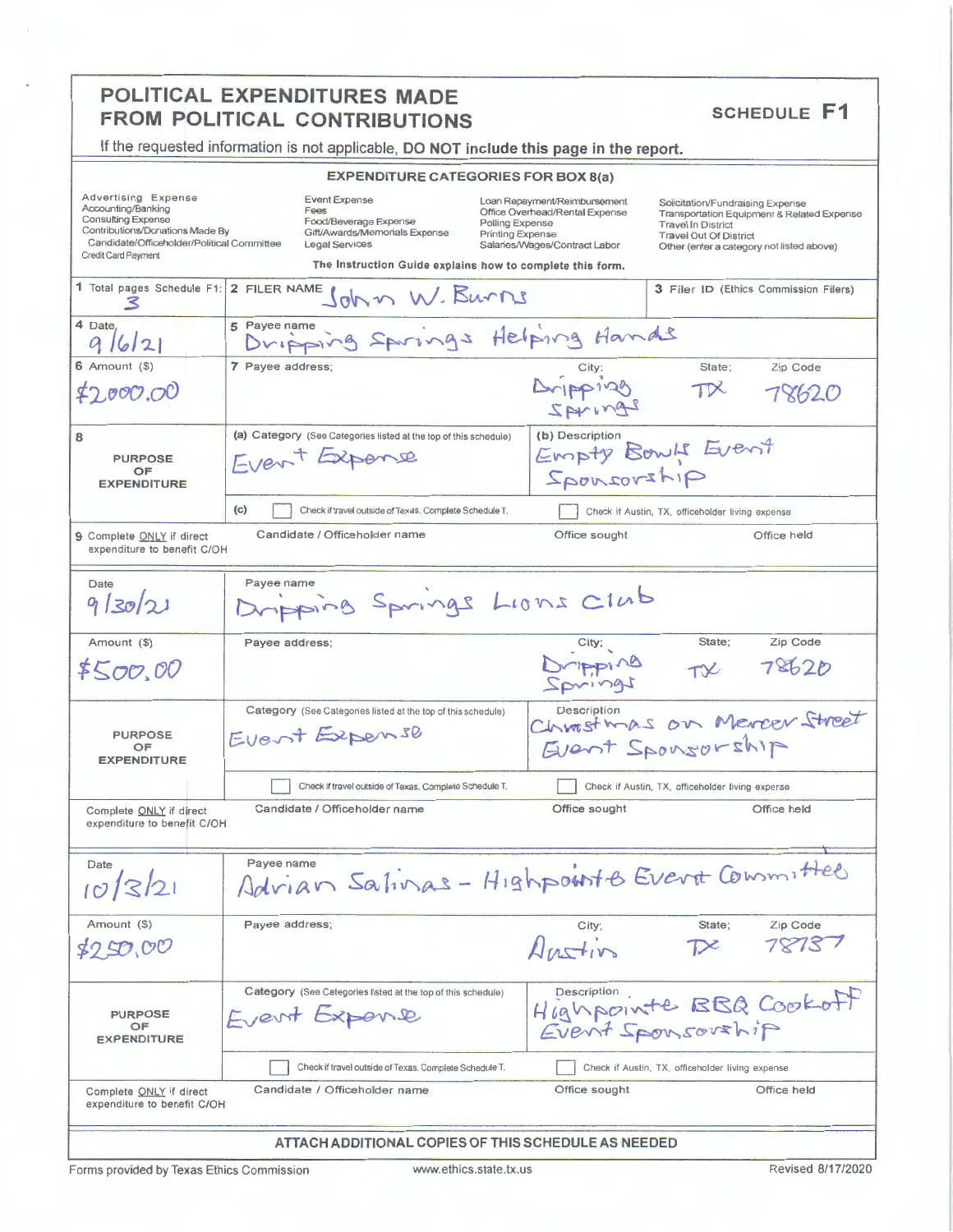## POLITICAL EXPENDITURES MADE FROM POLITICAL CONTRIBUTIONS

**SCHEDULE F1** 

| If the requested information is not applicable, DO NOT include this page in the report.                                                                                        |                                                                                                                                                                              |                                                                                                                                               |                                                                                                                                                                                           |  |
|--------------------------------------------------------------------------------------------------------------------------------------------------------------------------------|------------------------------------------------------------------------------------------------------------------------------------------------------------------------------|-----------------------------------------------------------------------------------------------------------------------------------------------|-------------------------------------------------------------------------------------------------------------------------------------------------------------------------------------------|--|
|                                                                                                                                                                                | <b>EXPENDITURE CATEGORIES FOR BOX 8(a)</b>                                                                                                                                   |                                                                                                                                               |                                                                                                                                                                                           |  |
| Advertising Expense<br>Accounting/Banking<br><b>Consulting Expense</b><br>Contributions/Donations Made By<br>Candidate/Officeholder/Political Committee<br>Credit Card Payment | <b>Event Expense</b><br>Fees<br>Food/Beverage Expense<br>Gift/Awards/Memorials Expense<br><b>Legal Services</b><br>The Instruction Guide explains how to complete this form. | Loan Repayment/Reimbursement<br>Office Overhead/Rental Expense<br>Polling Expense<br><b>Printing Expense</b><br>Salaries/Wages/Contract Labor | Solicitation/Fundraising Expense<br>Transportation Equipment & Related Expense<br><b>Travel In District</b><br><b>Travel Out Of District</b><br>Other (enter a category not listed above) |  |
| 1 Total pages Schedule F1:                                                                                                                                                     | 2 FILER NAME<br>John W. Barns                                                                                                                                                |                                                                                                                                               | 3 Filer ID (Ethics Commission Filers)                                                                                                                                                     |  |
| 4 Date<br>10[26/2]                                                                                                                                                             | 5 Payee name<br>Marsh & Mihaly Marketing Group                                                                                                                               |                                                                                                                                               |                                                                                                                                                                                           |  |
| $6$ Amount $(9)$<br>71599.01                                                                                                                                                   | 7 Payee address;                                                                                                                                                             | City:                                                                                                                                         | State;<br>Zip Code                                                                                                                                                                        |  |
| 8<br><b>PURPOSE</b><br>OF<br><b>EXPENDITURE</b>                                                                                                                                | (a) Category (See Categories listed at the top of this schedule)<br>Advertising Expense                                                                                      | Campaign Website                                                                                                                              | (b) Description Web Design for                                                                                                                                                            |  |
|                                                                                                                                                                                | (c)<br>Check if travel outside of Texas. Complete Schedule T.                                                                                                                |                                                                                                                                               | Check if Austin, TX, officeholder living expense                                                                                                                                          |  |
| 9 Complete ONLY if direct<br>expenditure to benefit C/OH                                                                                                                       | Candidate / Officeholder name                                                                                                                                                | Office sought                                                                                                                                 | Office held                                                                                                                                                                               |  |
| Date<br>$10^{262}$                                                                                                                                                             | Payee name<br>ALE Signs and Graphies                                                                                                                                         |                                                                                                                                               |                                                                                                                                                                                           |  |
| Amount (\$)<br>51529.57                                                                                                                                                        | Payee address;<br>1030 W. Gorforth Rd.                                                                                                                                       | City;<br>Buda                                                                                                                                 | Zip Code<br>State;<br>7861O<br>$\mathcal{X}$                                                                                                                                              |  |
| <b>PURPOSE</b><br>OF<br><b>EXPENDITURE</b>                                                                                                                                     | Category (See Categories listed at the top of this schedule)<br>Advertising Expense                                                                                          | Description<br>Banner                                                                                                                         | Campaign Sigure and                                                                                                                                                                       |  |
|                                                                                                                                                                                | Check if travel outside of Texas. Complete Schedule T.                                                                                                                       |                                                                                                                                               | Check if Austin, TX, officeholder living axpense                                                                                                                                          |  |
| Complete ONLY if direct<br>expenditure to benefit C/OH                                                                                                                         | Candidate / Officeholder name                                                                                                                                                | Office sought                                                                                                                                 | Office held                                                                                                                                                                               |  |
| Date<br>11/13/21                                                                                                                                                               | Payee name<br>Hays GOP Primary                                                                                                                                               |                                                                                                                                               |                                                                                                                                                                                           |  |
| Amount (\$)<br>\$375.00                                                                                                                                                        | Payee address;                                                                                                                                                               | City;                                                                                                                                         | State;<br>Zip Code                                                                                                                                                                        |  |
| <b>PURPOSE</b><br>OF<br><b>EXPENDITURE</b>                                                                                                                                     | Category (See Categories listed at the top of this schedule)<br>FEES                                                                                                         | Description<br>$F_{\text{top}}$ $T$                                                                                                           | State Filing Fee to run                                                                                                                                                                   |  |
|                                                                                                                                                                                | Check if travel outside of Texas. Complete Schedule T.                                                                                                                       |                                                                                                                                               | Check if Austin, TX, officeholder living expense                                                                                                                                          |  |
| Complete ONLY if direct<br>expenditure to benefit C/OH                                                                                                                         | Candidate / Officeholder name<br>John Rums                                                                                                                                   | Office sought<br>$15 - 4$                                                                                                                     | Office held<br>$\Lambda$                                                                                                                                                                  |  |

ATTACH ADDITIONAL COPIES OF THIS SCHEDULE AS NEEDED

Forms provided by Texas Ethics Commission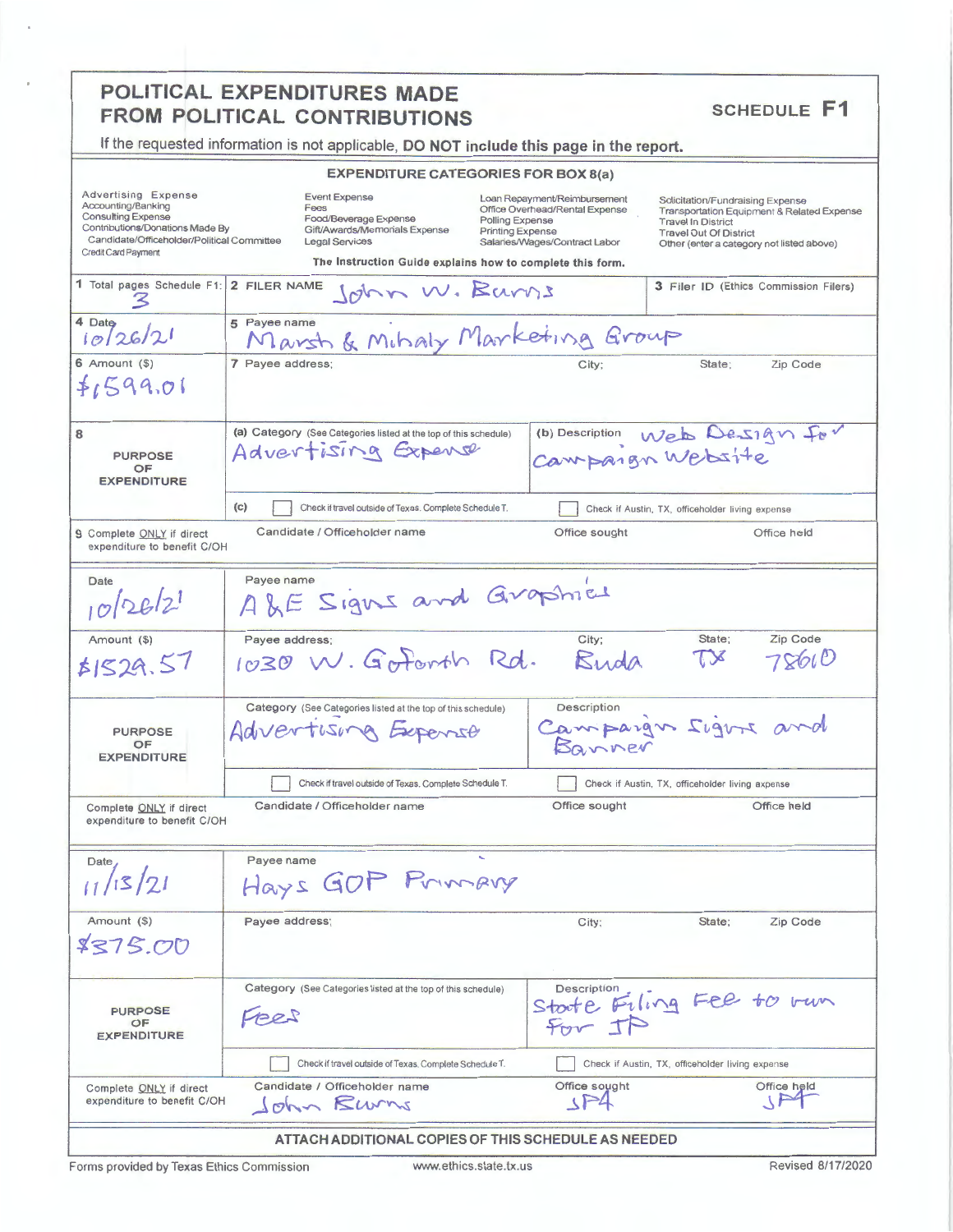## POLITICAL EXPENDITURES MADE FROM POLITICAL CONTRIBUTIONS

**SCHEDULE F1** 

If the requested information is not applicable, DO NOT include this page in the report.

| <b>EXPENDITURE CATEGORIES FOR BOX 8(a)</b> |  |
|--------------------------------------------|--|
|                                            |  |

| Advertising Expense<br>Accounting/Banking<br><b>Consulting Expense</b><br>Contributions/Donations Made By<br>Candidate/Officeholder/Political Committee<br>Credit Card Payment |                                                        | <b>Event Expense</b><br>Fees<br>Food/Beverage Expense<br>Gift/Awards/Memorials Expense<br><b>Legal Services</b> |               | EXPENDITURE CATEGORIES FOR BOX 8(a)<br>Loan Repayment/Reimbursement<br>Office Overhead/Rental Expense<br>Polling Expense<br>Printing Expense<br>Salaries/Wages/Contract Labor<br>The Instruction Guide explains how to complete this form. | Solicitation/Fundraising Expense<br><b>Travel In District</b><br><b>Travel Out Of District</b><br>Other (enter a category not listed above) | Transportation Equipment & Related Expense |  |
|--------------------------------------------------------------------------------------------------------------------------------------------------------------------------------|--------------------------------------------------------|-----------------------------------------------------------------------------------------------------------------|---------------|--------------------------------------------------------------------------------------------------------------------------------------------------------------------------------------------------------------------------------------------|---------------------------------------------------------------------------------------------------------------------------------------------|--------------------------------------------|--|
| 1 Total pages Schedule F1:<br>3                                                                                                                                                | 2 FILER NAME                                           |                                                                                                                 | John W. Burns |                                                                                                                                                                                                                                            |                                                                                                                                             | 3 Filer ID (Ethics Commission Filers)      |  |
| 4 Date<br>12/21/21                                                                                                                                                             | 5 Payee name                                           | Chase Bank                                                                                                      |               |                                                                                                                                                                                                                                            |                                                                                                                                             |                                            |  |
| $6$ Amount $(5)$<br>7860.48                                                                                                                                                    | 7 Payee address;                                       |                                                                                                                 |               | City;                                                                                                                                                                                                                                      | State;                                                                                                                                      | Zip Code                                   |  |
| 8<br><b>PURPOSE</b><br>OF<br><b>EXPENDITURE</b>                                                                                                                                |                                                        | (a) Category (See Categories listed at the top of this schedule)<br>Credit Card Pasment                         |               | (b) Description                                                                                                                                                                                                                            | for credit card expensel<br>listed or schedule F4                                                                                           |                                            |  |
|                                                                                                                                                                                | (c)                                                    | Check if travel outside of Texas, Complete Schedule T.                                                          |               |                                                                                                                                                                                                                                            | Check if Austin, TX, officeholder living expense                                                                                            |                                            |  |
| 9 Complete ONLY if direct<br>expenditure to benefit C/OH                                                                                                                       |                                                        | Candidate / Officeholder name                                                                                   |               | Office sought                                                                                                                                                                                                                              |                                                                                                                                             | Office held                                |  |
| Date                                                                                                                                                                           | Payee name                                             |                                                                                                                 |               |                                                                                                                                                                                                                                            |                                                                                                                                             |                                            |  |
| Amount (\$)                                                                                                                                                                    | Payee address;                                         |                                                                                                                 |               | City;                                                                                                                                                                                                                                      | State;                                                                                                                                      | Zip Code                                   |  |
| <b>PURPOSE</b><br>OF<br><b>EXPENDITURE</b>                                                                                                                                     |                                                        | Category (See Categories listed at the top of this schedule)                                                    |               | Description                                                                                                                                                                                                                                |                                                                                                                                             |                                            |  |
|                                                                                                                                                                                | Check if travel outside of Texas. Complete Schedule T. |                                                                                                                 |               | Check if Austin, TX, officeholder living expense                                                                                                                                                                                           |                                                                                                                                             |                                            |  |
| Complete ONLY if direct<br>expenditure to benefit C/OH                                                                                                                         |                                                        | Candidate / Officeholder name                                                                                   |               | Office sought                                                                                                                                                                                                                              |                                                                                                                                             | Office held                                |  |
| Date                                                                                                                                                                           | Payee name                                             |                                                                                                                 |               |                                                                                                                                                                                                                                            |                                                                                                                                             |                                            |  |
| Amount (\$)                                                                                                                                                                    | Payee address;                                         |                                                                                                                 |               | City;                                                                                                                                                                                                                                      | State;                                                                                                                                      | Zip Code                                   |  |
|                                                                                                                                                                                |                                                        | Category (See Categories listed at the top of this schedule)                                                    |               | Description                                                                                                                                                                                                                                |                                                                                                                                             |                                            |  |
| <b>PURPOSE</b><br>OF<br><b>EXPENDITURE</b>                                                                                                                                     |                                                        | Check if travel outside of Texas. Complete Schedule T.                                                          |               |                                                                                                                                                                                                                                            | Check if Austin, TX, officeholder living expense                                                                                            |                                            |  |
|                                                                                                                                                                                |                                                        |                                                                                                                 |               |                                                                                                                                                                                                                                            |                                                                                                                                             |                                            |  |

Forms provided by Texas Ethics Commission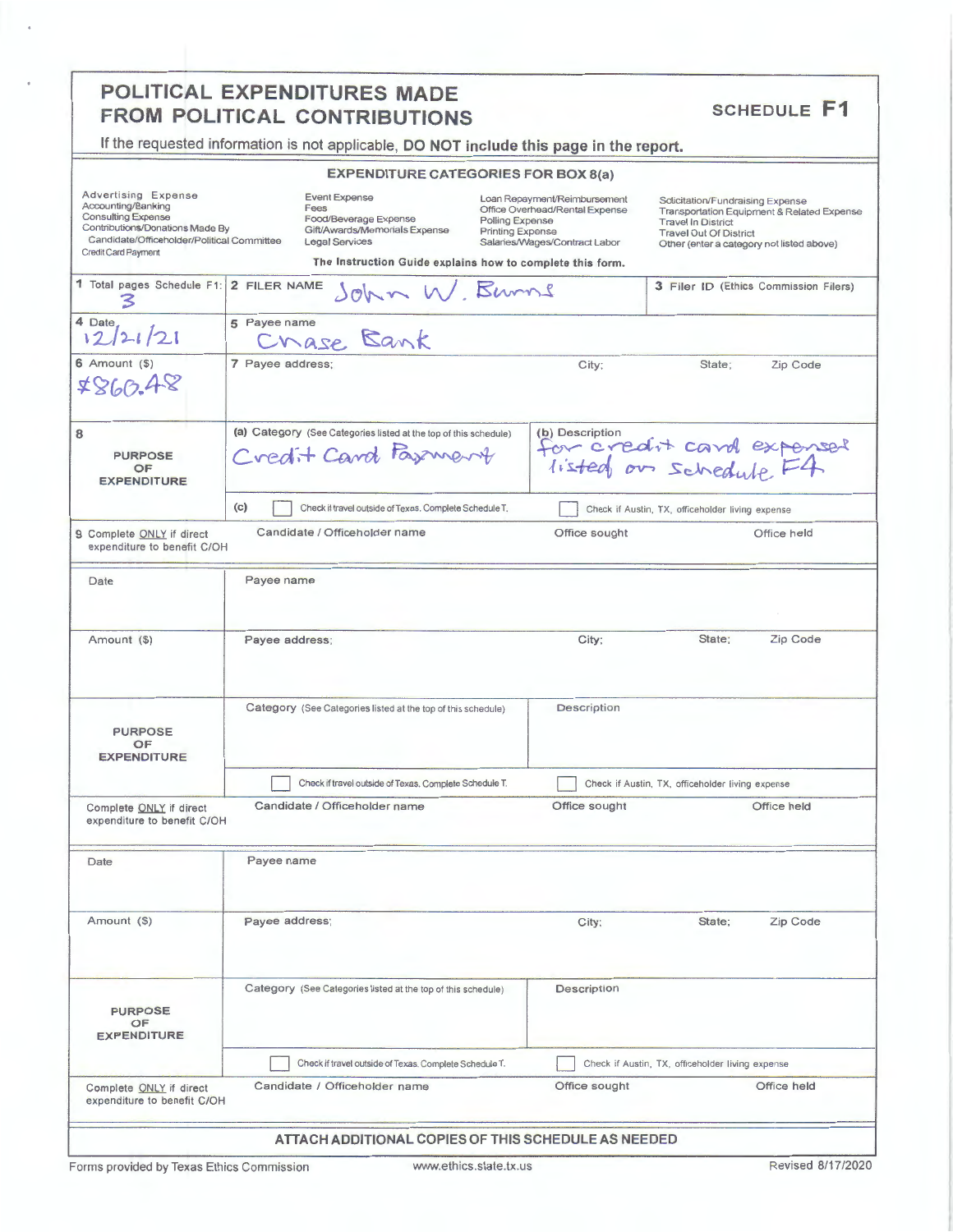|                                                                                                                                                                | If the requested information is not applicable, DO NOT include this page in the report.                  |                                                                                                  |                                                                                                 |                                                                                                                                                                                           |                   |  |  |
|----------------------------------------------------------------------------------------------------------------------------------------------------------------|----------------------------------------------------------------------------------------------------------|--------------------------------------------------------------------------------------------------|-------------------------------------------------------------------------------------------------|-------------------------------------------------------------------------------------------------------------------------------------------------------------------------------------------|-------------------|--|--|
|                                                                                                                                                                |                                                                                                          | <b>EXPENDITURE CATEGORIES FOR BOX 10(a)</b>                                                      |                                                                                                 |                                                                                                                                                                                           |                   |  |  |
| <b>Advertising Expense</b><br>Accounting/Banking<br><b>Consulting Expense</b><br>Contributions/Donations Made By<br>Candidate/Officeholder/Political Committee | <b>Event Expense</b><br>Fees<br>Food/Beverage Expense<br>Gift/Awards/Memorials Expense<br>Legal Services | Polling Expense<br>Printing Expense<br>The Instruction Guide explains how to complete this form. | Loan Repayment/Reimbursement<br>Office Overhead/Rental Expense<br>Salaries/Wages/Contract Labor | Solicitation/Fundraising Expense<br>Transportation Equipment & Related Expense<br><b>Travel In District</b><br><b>Travel Out Of District</b><br>Other (enter a category not listed above) |                   |  |  |
| 1 Total pages Schedule F4:<br>2                                                                                                                                | 2 FILER NAME<br>John W. Burns                                                                            |                                                                                                  |                                                                                                 | 3 Filer ID (Ethics Commission Filers)                                                                                                                                                     |                   |  |  |
|                                                                                                                                                                | 4 TOTAL OF UNITEMIZED EXPENDITURES CHARGED TO A CREDIT CARD                                              |                                                                                                  |                                                                                                 | \$860.48                                                                                                                                                                                  |                   |  |  |
| 5 Date<br>10 29/21                                                                                                                                             | 6 Payee name<br>Home Depot 8995                                                                          |                                                                                                  |                                                                                                 |                                                                                                                                                                                           |                   |  |  |
| 7 Amount (\$)<br>7168                                                                                                                                          | 8 Payee address;<br>260 US Hwy 290                                                                       |                                                                                                  | Aripping                                                                                        | State:<br>$T\times$                                                                                                                                                                       | Zip Code<br>フヌトフハ |  |  |
| 9<br><b>TYPE OF</b><br><b>EXPENDITURE</b>                                                                                                                      | Political                                                                                                | Non-Political                                                                                    |                                                                                                 |                                                                                                                                                                                           |                   |  |  |
| 10<br><b>PURPOSE</b><br>OF<br><b>EXPENDITURE</b>                                                                                                               | (a) Category (See Categories listed at the top of this schedule)<br>Advertising Expense                  |                                                                                                  | (b) Description                                                                                 | T-posts and zipties for                                                                                                                                                                   |                   |  |  |
| 11<br>Complete ONLY if direct                                                                                                                                  | (c)<br>Check if travel outside of Texas, Complete Schedule T.<br>Candidate / Officeholder name           |                                                                                                  | Office sought                                                                                   | Check if Austin, TX, officeholder living expense<br>Office held                                                                                                                           |                   |  |  |
| expenditure to benefit C/OH                                                                                                                                    |                                                                                                          |                                                                                                  |                                                                                                 |                                                                                                                                                                                           |                   |  |  |
| 10 30 21                                                                                                                                                       | Payee name<br>WIX.COM                                                                                    |                                                                                                  |                                                                                                 |                                                                                                                                                                                           |                   |  |  |
| Amount (\$)<br>75,36                                                                                                                                           | Payee address;                                                                                           |                                                                                                  | City;                                                                                           | State:                                                                                                                                                                                    | Zip Code          |  |  |
| <b>TYPE OF</b><br><b>EXPENDITURE</b>                                                                                                                           | Political                                                                                                | Non-Political                                                                                    |                                                                                                 |                                                                                                                                                                                           |                   |  |  |
| <b>PURPOSE</b><br>OF                                                                                                                                           | Category (See Categories listed at the top of this schedule)<br>Advertising Expense                      |                                                                                                  | Description.                                                                                    | Campaign Webstte                                                                                                                                                                          |                   |  |  |
| <b>EXPENDITURE</b>                                                                                                                                             | Check if travel outside of Texas. Complete Schedule T.                                                   |                                                                                                  |                                                                                                 | Check if Austin, TX, officeholder living expense                                                                                                                                          |                   |  |  |
| Complete ONLY if direct<br>expenditure to benefit C/OH                                                                                                         | Candidate / Officeholder name                                                                            |                                                                                                  | Office sought                                                                                   | Office held                                                                                                                                                                               |                   |  |  |